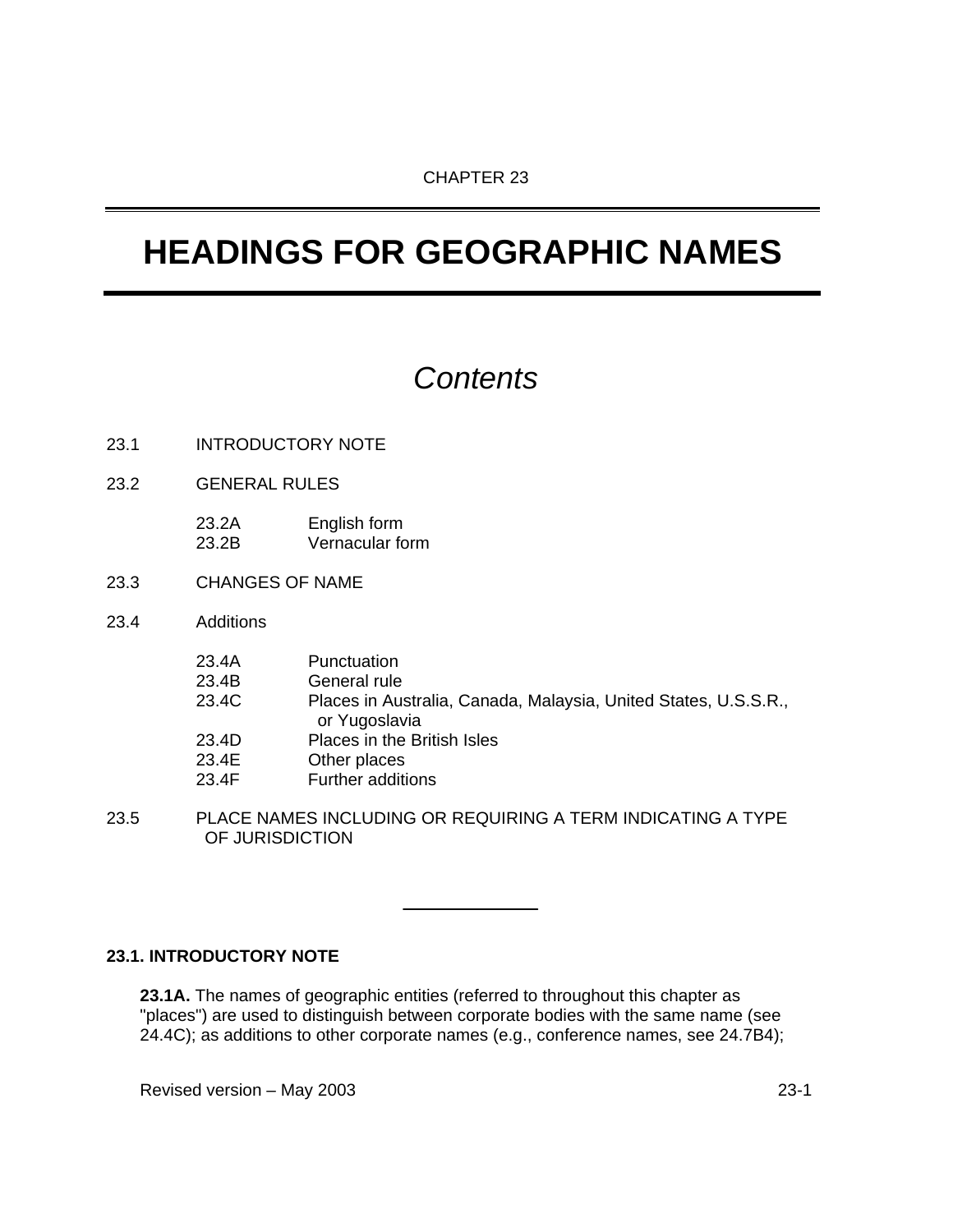and, commonly, as the names of governments (see 24.3E) and communities that are not governments.<sup>1</sup>

(23.1A.)

#### **23.2. GENERAL RULES**

#### **23.2A. English form**

**23.2A1.** Use the English form of the name of a place if there is one in general use. Determine this from gazetteers and other reference sources published in Englishspeaking countries. In case of doubt, use the vernacular form (see 23.2B).

## **Austria**

 *not* Österreich

#### **Copenhagen**

 *not* København

#### **Florence**

 *not* Firenze

#### **Ghent**

 *not* Gent Gand

#### **Sweden**

 *not* Sverige

If the English form of the name of a place is the English name of the government that has jurisdiction over the place, use that form.

#### **Union of Soviet Socialist Republics**

 *not* Soliuz Sovetskikh Sotsialisticheskikh Respublik Russia

(23.2A1)

#### **23.2B. Vernacular form**

**23.2B1.** Use the form in the official language of the country if there is no English form in general use.

 $\overline{\phantom{a}}$  $<sup>1</sup>$  Note that the geographic name headings resulting from the application of these rules are</sup> not meant to be used for geographical features that cannot act as corporate bodies, e.g., rivers, mountains, deserts, archaeological sites, named monuments and battlefields.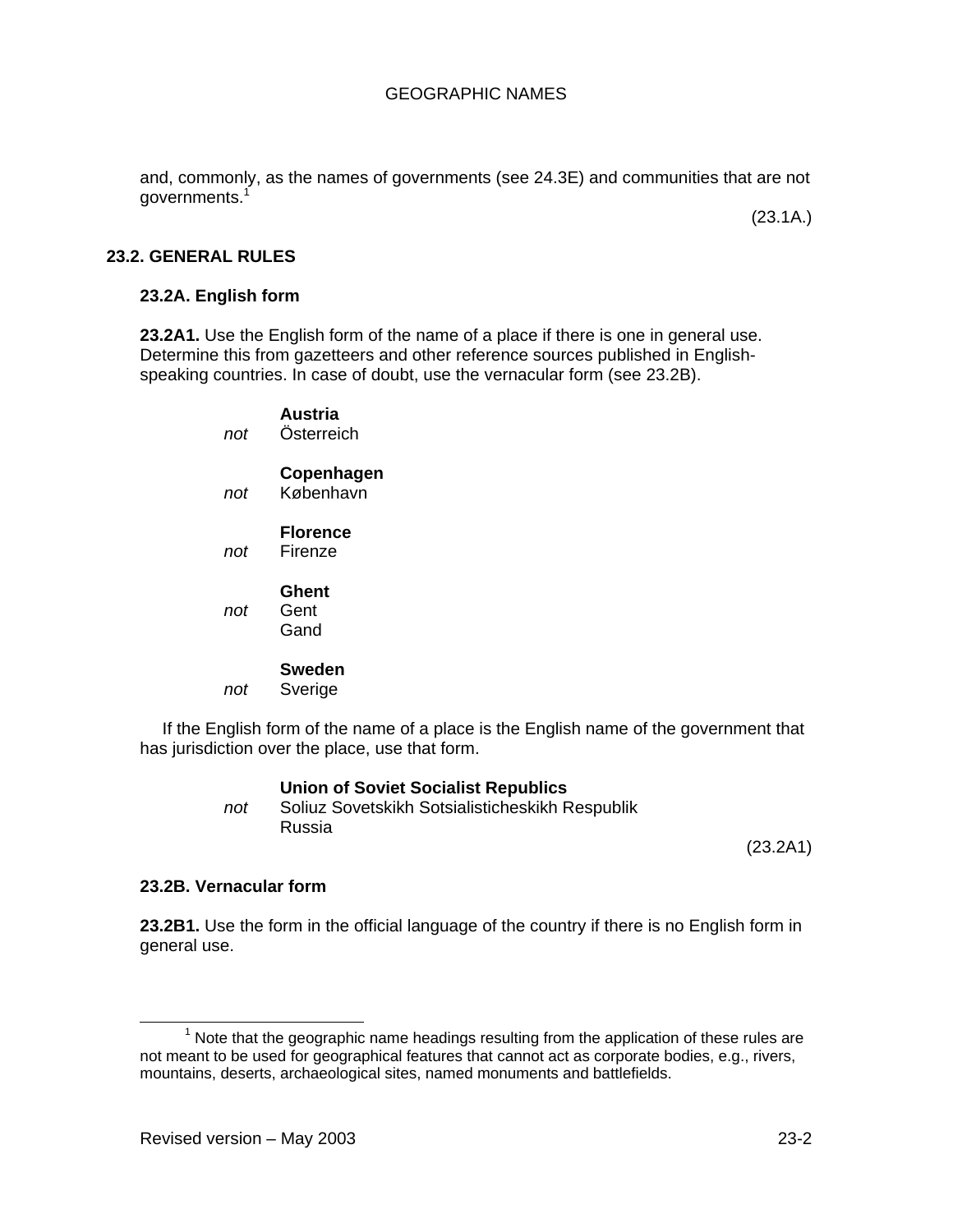#### **Buenos Aires**

#### **Gorlovka**

## **Tallinn**

## **Livorno**

 *not* Leghorn (*English form no longer in general use)*

If the country has more than one official language, use the form most commonly found in English-language sources.

## **Louvain**

 *not* Leuven

#### **Helsinki**   *not* Helsingfors

(23.2B1.)

## **23.3. CHANGES OF NAME**

**23.3A.** If the name of a place changes, use as many of the names as are required by:

|    | 1) | the rules on government names (24.3E) (e.g., use Nyasaland<br>or Malawi, as appropriate) |
|----|----|------------------------------------------------------------------------------------------|
| or | 2) | the rules on additions to corporate names (24.4C6) and<br>conference                     |
|    |    | names (24.7B4) (e.g., use Léopoldville or Kinshasa, as<br>appropriate)                   |
| or | 3) | other relevant rules in chapter 24.                                                      |

(23.3A.)

## **23.4. ADDITIONS**

#### **23.4A. Punctuation**

**23.4A1.** Make all additions to place names used as entry elements (see 24.3E) in parentheses.

## **Budapest** (*Hungary*)

If the place name is being used as an addition, precede the name of a larger place by a comma.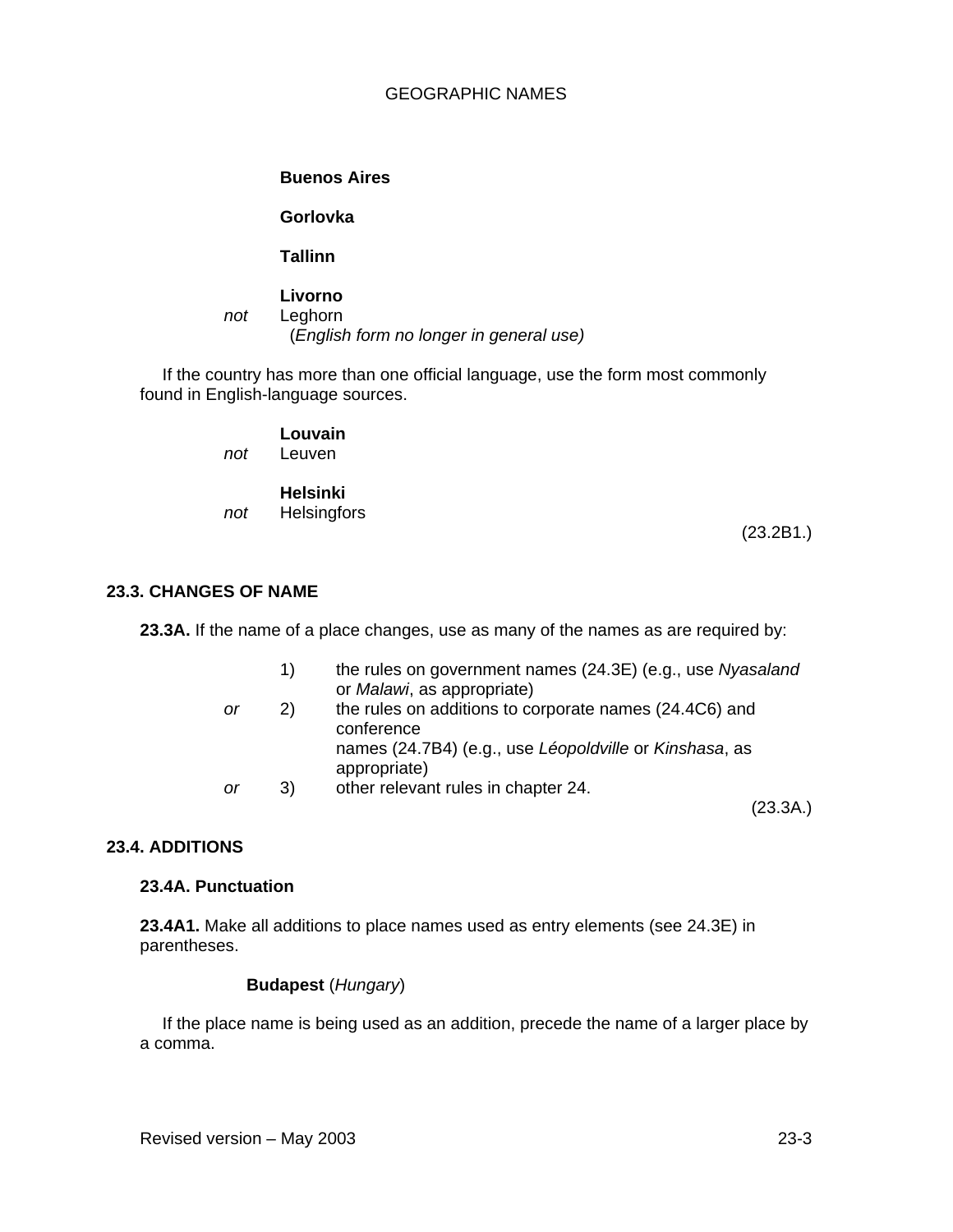## **Magyar Nemzeti Galéria** (*Budapest, Hungary)2*

**23.4B. General rule** 

**23.4B1.** Add to the name of a place (other than a country or a state, etc., listed in 23.4C1 or 23.4D1) the name of a larger place as instructed in 23.4C-23.4F. For additional instructions on distinguishing between place names used as the headings for governments, see 24.6. For instructions on abbreviating some place names used as additions, see B.14.

(23.4B1.)

#### **23.4C. Places in Australia, Canada, Malaysia, United States, U.S.S.R., or Yugoslavia**

**23.4C1. States, etc.** Do not make any addition to the name of a state, province, territory, etc., of Australia, Canada, Malaysia, the United States, the U.S.S.R., or Yugoslavia.

#### **Northern Territory**

**Prince Edward Island** 

**District of Columbia** 

(23.4C1.)

**23.4C2. Other places.** If the place is in a state, province, territory, etc., of one of the countries listed above, add the name of the state, etc., in which it is located.

**Darwin** (*N.T*.)

**Jasper** (*Alta*.)

**George Town** (*Penang*)

**Cook County** (*Ill*.)

**Alexandria** *(Va.)* 

**Washington** *(D.C.)* 

(23.4A1.)

<sup>2</sup>  $2$  This example and the one above are included solely to show the punctuation patterns. For the construction of the heading, see the later rules in this chapter and those in chapter 24.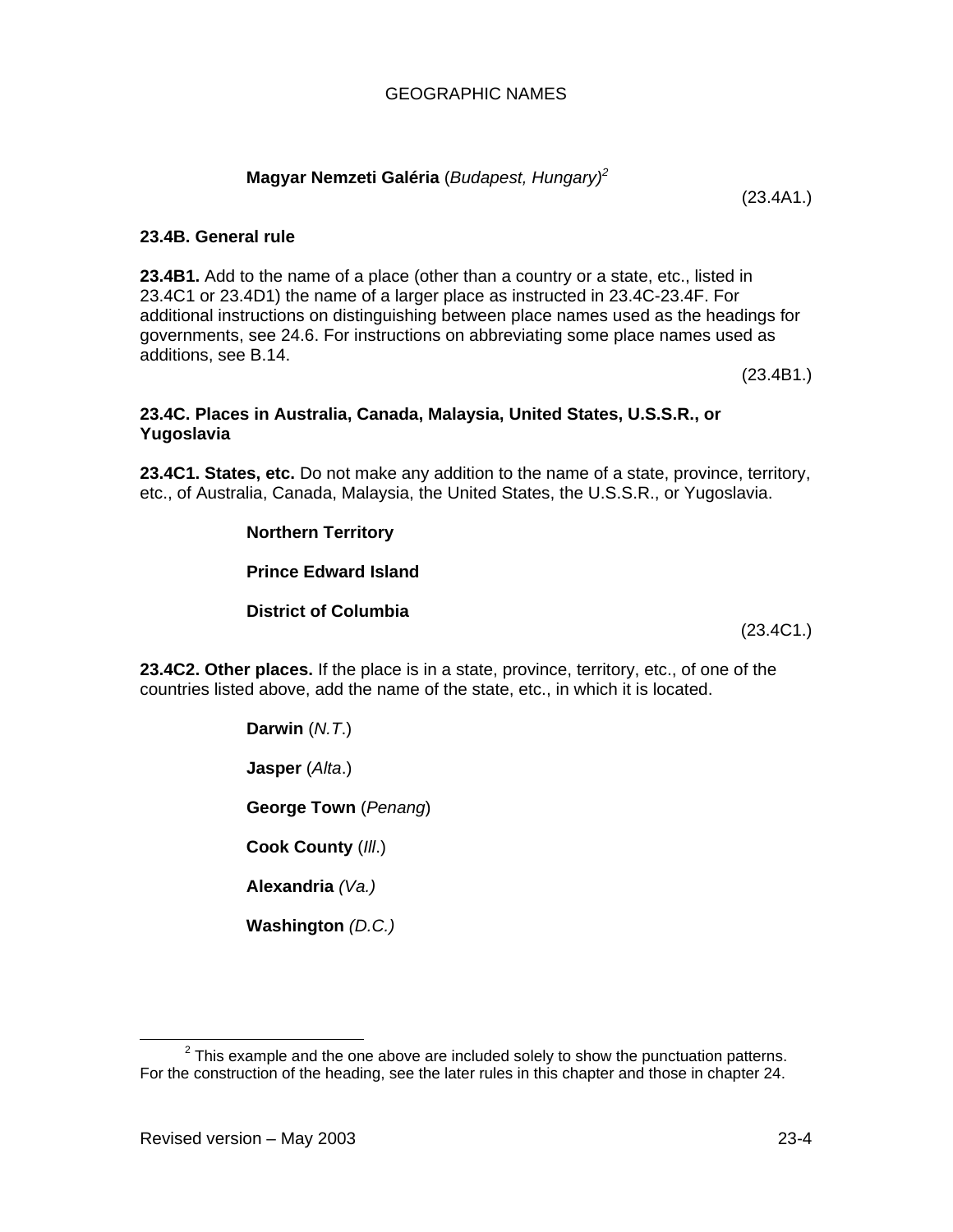**Kiev** (*Ukraine*)

**Split** (*Croatia*)

(23.4C2.)

## **23.4D. Places in the British Isles**

**23.4D1.** Do not make any addition to the names of the following parts of the British Isles: England, the Republic of Ireland, Northern Ireland, Scotland, Wales, the Isle of Man, the Channel Islands.

(23.4D1.)

**23.4D2.** If a place is located in England, the Republic of Ireland, Northern Ireland, Scotland, Wales, the Isle of Man, or the Channel Islands, add *England, Ireland, Northern Ireland, Scotland, Wales, Isle of Man*, or *Channel Islands*, as appropriate.

> **Dorset** (*England*) **Pinner** (*England*) **Clare** (*Ireland*) **Waterville** (*Ireland*) **Bangor** (*Northern Ireland*) **Strathclyde** (*Scotland*) **Melrose** (*Scotland*) **Powys** (*Wales*) **Bangor** *(Wales)*  **Ramsey** (*Isle of Man*) **Jersey** (*Channel Islands*)

(23.4D2.)

## **23.4E. Other places**

**23.4E1.** Add to the name of a place not covered by 23.4C-23.4D the name of the country in which the place is located.

**Formosa** (*Argentina*)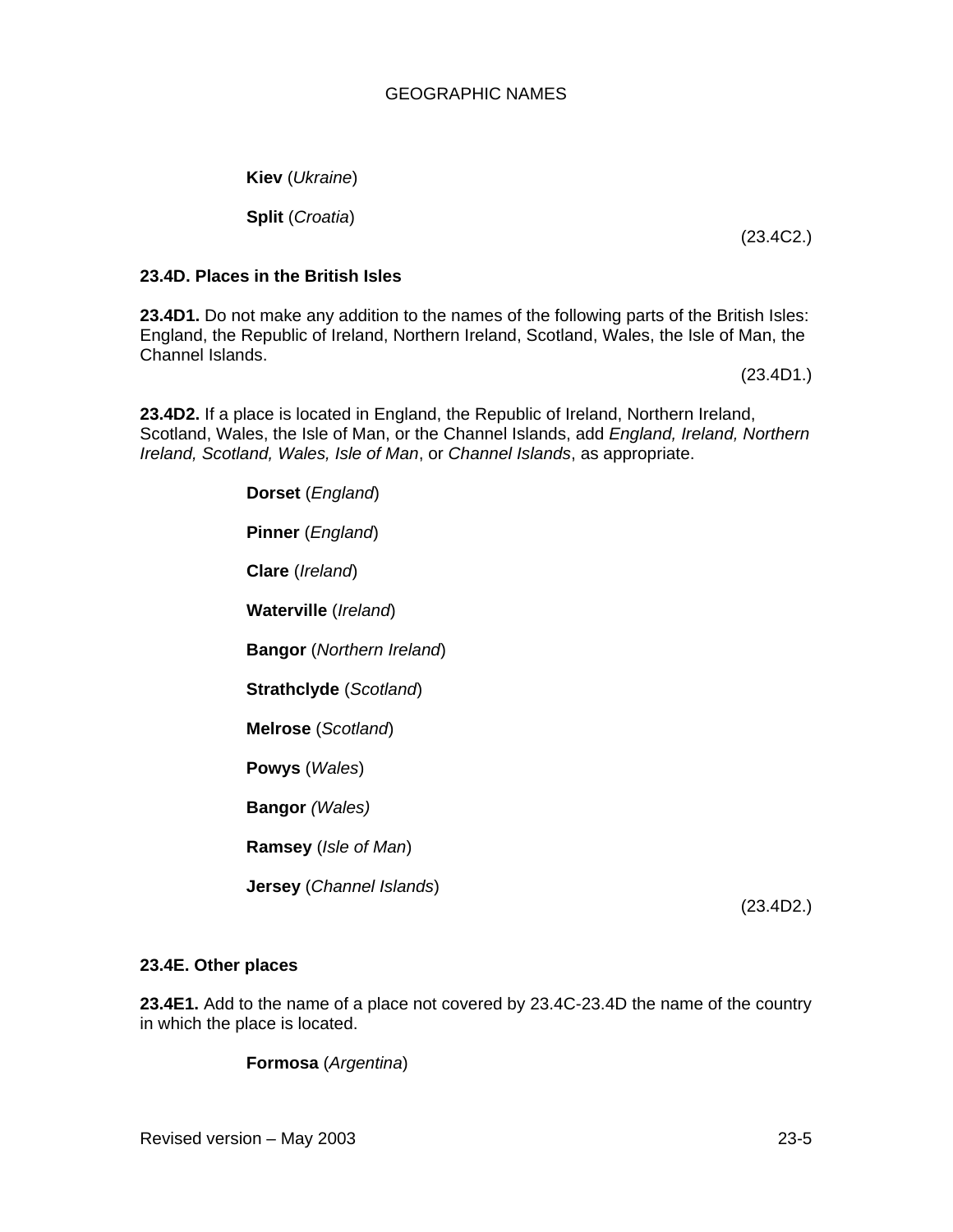## GEOGRAPHIC NAMES

**Luanda** (*Angola*) **Lucca** (*Italy*) **Madras** (*India*) **Monrovia** (*Liberia*) **Niesby** (*Denmark*) **Paris** (*France*) **Toledo** (*Spain*)

(23.4E1.)

#### **23.4F. Further additions**

**23.4F1. Distinguishing between otherwise identical place names.** If the addition of a larger place as instructed in 23.4C-23.4E is insufficient to distinguish between two or more places with the same name, include a word or phrase commonly used to distinguish them.

**Villaviciosa de Asturias** (*Spain*)

**Villaviciosa de Córdoba** (*Spain*)

If there is no such word or phrase, give the name of an appropriate smaller place before the name of the larger place.

> **Friedberg** (*Bavaria, Germany*) **Friedberg** (*Hesse, Germany*) **Tarbert** (*Strathclyde, Scotland*) **Tarbert** *(Western Isles, Scotland)*  **Basildon** (*Essex, England)*  **Basildon** (*Berkshire, England*)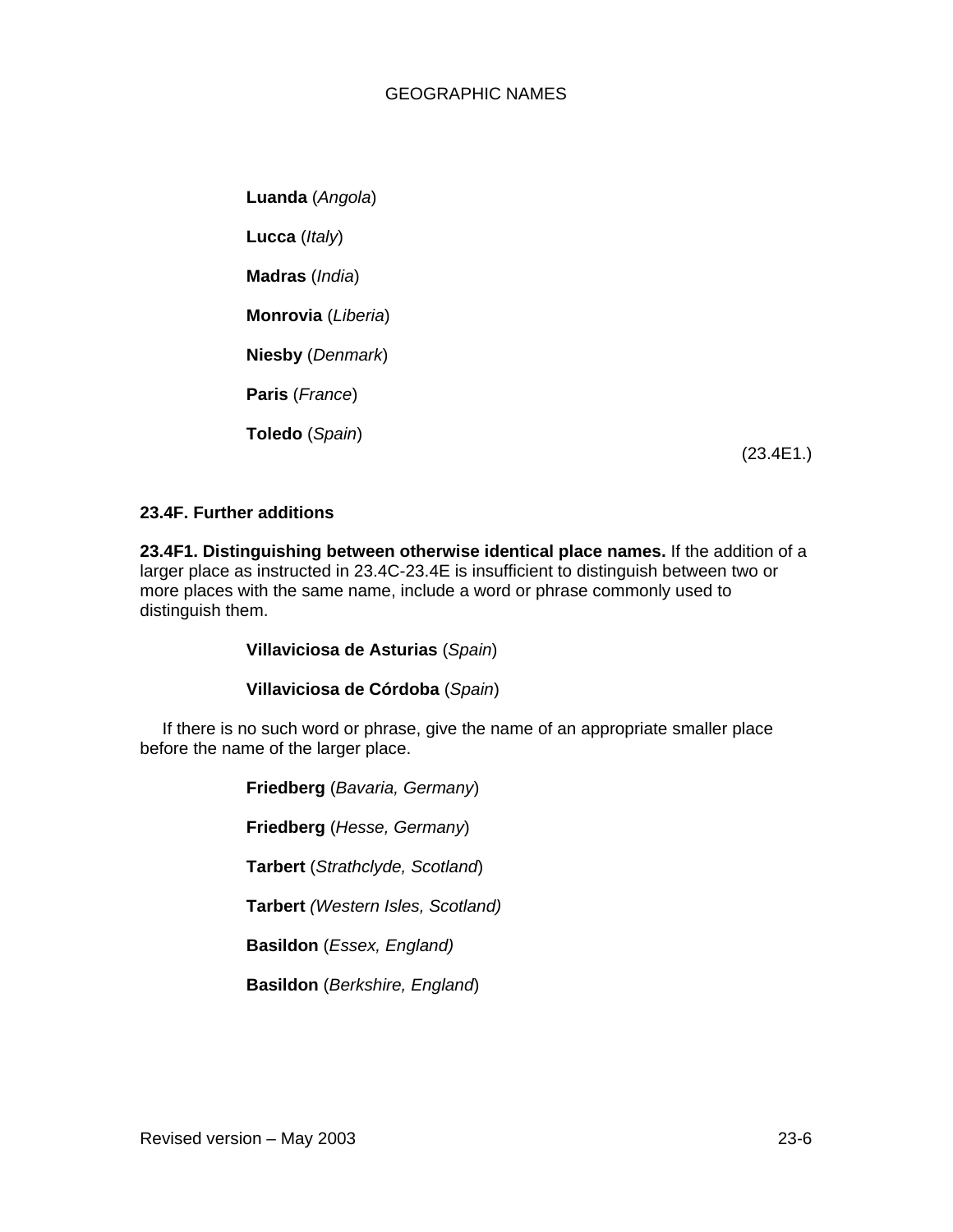## GEOGRAPHIC NAMES

**Saint Anthony** (*Hennepin County, Minn*.)

**Saint Anthony** (*Stearns County, Minn*.)

(23.4F1.)

**23.4F2. Identifying places.** If considered necessary to identify the place (as in the case of a community within a city), give the name of an appropriate smaller place before the name of the larger place specified as an addition by the preceding rules.

> **Hyde Park** (*Chicago, Ill*.) **Chelsea** (*London, England*) **Everton** (*Liverpool, England*) **St. Peter Port** (*Guernsey, Channel Islands*) **Hataitai** (*Wellington, N.Z*.) **Palermo** (*Sicily, Italy*) **Swansea** (*Toronto, Ont*.) **11e Arrondissement** (*Paris, France*) **Minato-ku** (*Tokyo, Japan*)

> > (23.4F2.)

## **23.5. PLACE NAMES INCLUDING OR REQUIRING A TERM INDICATING A TYPE OF JURISDICTION**

**23.5A.** If the first part of a place name is a term indicating a type of jurisdiction and the place is commonly listed under another element of its name in lists published in the language of the country in which it is located, omit the term indicating the type of jurisdiction.

**Kerry** (*Ireland*) not County Kerry (*Ireland*)

## **Ostholstein** (*Germany*)

not Kreis Ostholstein (*Germany*)

In all other cases, include the term indicating the type of jurisdiction.